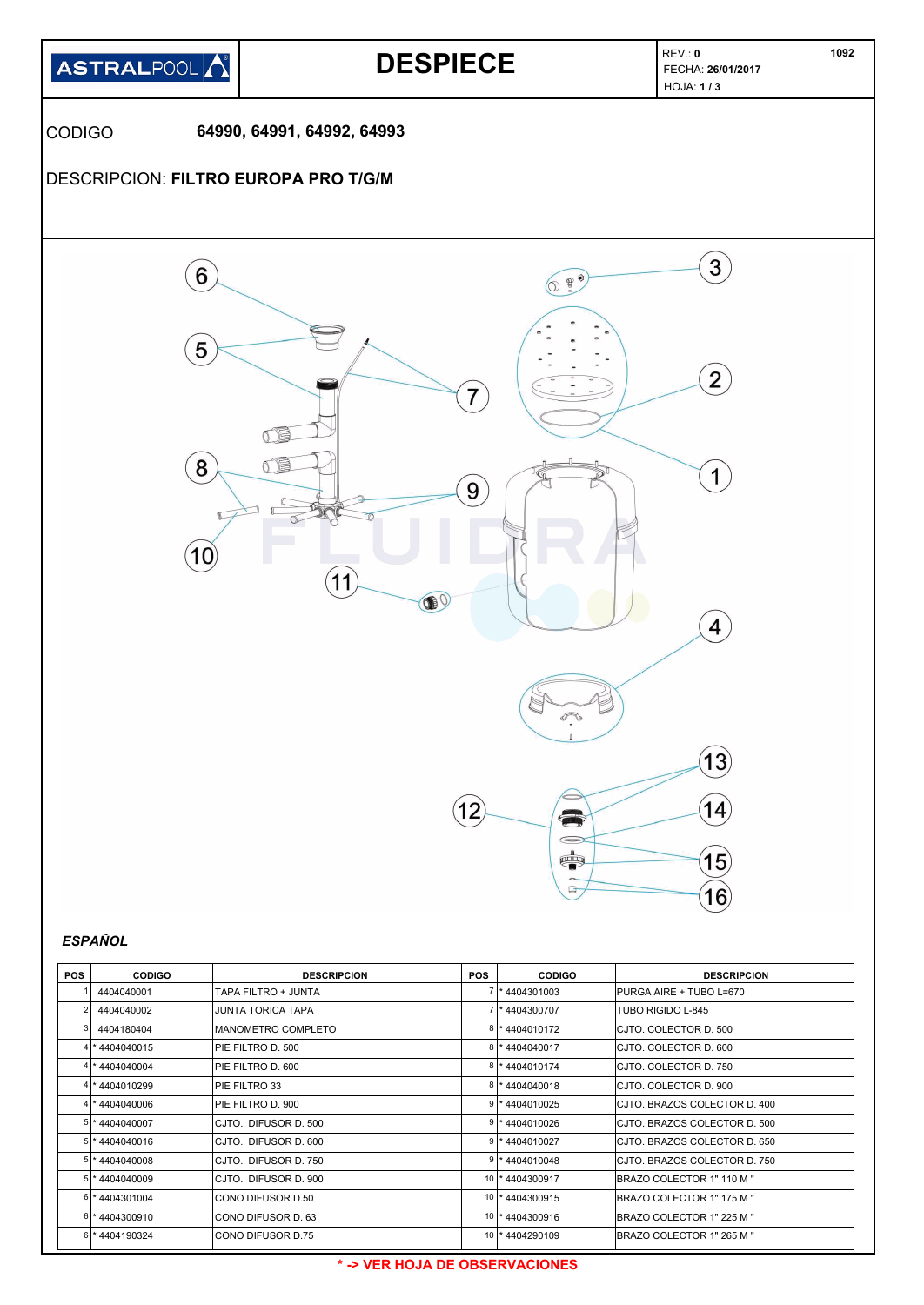

## **DESPIECE FECHA: 26/01/2017**

REV.: **0** HOJA: **2 / 3** 

## CODIGO **64990, 64991, 64992, 64993**

DESCRIPCION: **FILTRO EUROPA PRO T/G/M**

|                 | *4404040103     | <b>IRACORD 1 1/2" + JUNTA TORIC "</b> |                 | 4404040011 | ITAPA VACIADO ARENA              |
|-----------------|-----------------|---------------------------------------|-----------------|------------|----------------------------------|
|                 | 11 * 4404040112 | IRACORD SALIDA 2" + JUNTA TORIC "     |                 | 4404180108 | IJUNTA PLANA FILTRO              |
|                 | * 4404290108    | IRACOR SALIDA 2 1/2" + JUNTA TORIC "  |                 | 4404290106 | <b>ITUERCA DESCARGA EXTERIOR</b> |
| 12 <sub>1</sub> | 4404040010      | IDESCARGA ARENA-AGUA                  | 16 <sub>1</sub> | 4404040012 | <b>NALVULA DE SEGURIDAD</b>      |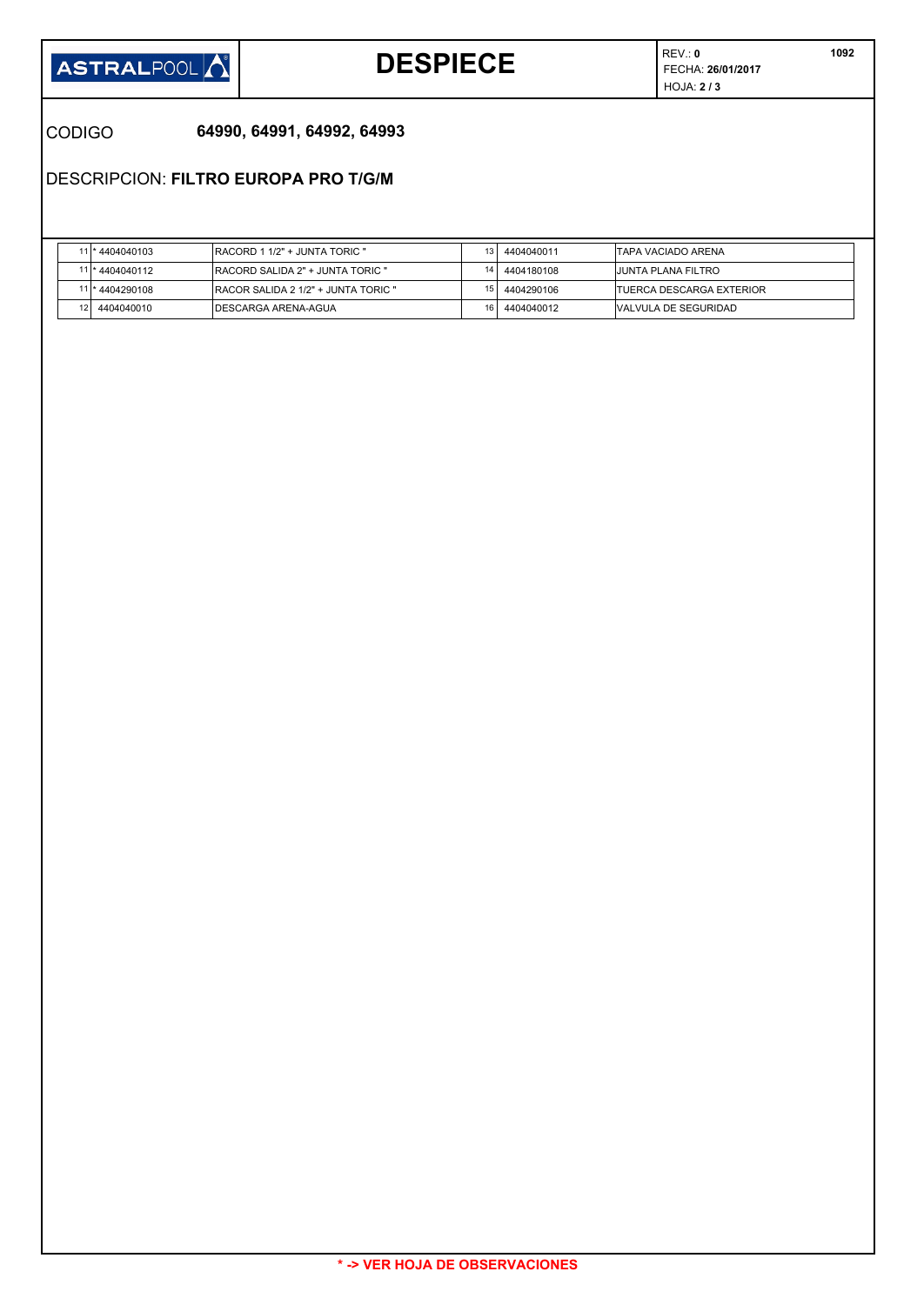

## **DESPIECE FECHA: 26/01/2017**

REV.: **0** HOJA: **3 / 3** 

CODIGO **64990, 64991, 64992, 64993**

DESCRIPCION: **FILTRO EUROPA PRO T/G/M**

## **OBSERVACIONES**

| POS            | CODIGO     | <b>OBSERVACIONES</b>      |
|----------------|------------|---------------------------|
| 4              | 4404010299 | PARA: 64992               |
| 4              | 4404040004 | PARA: 64991               |
| 4              | 4404040006 | PARA: 64993               |
| 4              | 4404040015 | PARA: 64990               |
| 5              | 4404040007 | PARA: 64990               |
| 5              | 4404040008 | PARA: 64992               |
| 5              | 4404040009 | PARA: 64993               |
| 5              | 4404040016 | PARA: 64991               |
| 6              | 4404190324 | PARA: 64993               |
| 6              | 4404300910 | PARA: 64991, 64992        |
| 6              | 4404301004 | PARA: 64990               |
| $\overline{7}$ | 4404300707 | PARA: 64993               |
| $\overline{7}$ | 4404301003 | PARA: 64990, 64991, 64992 |
| 8              | 4404010172 | PARA: 64990               |
| 8              | 4404010174 | PARA: 64992               |
| 8              | 4404040017 | PARA: 64991               |
| 8              | 4404040018 | PARA: 64993               |
| 9              | 4404010025 | PARA: 64990               |
| 9              | 4404010026 | PARA: 64991               |
| 9              | 4404010027 | PARA: 64992               |
| 9              | 4404010048 | PARA: 64993               |
| 10             | 4404290109 | PARA: 64993 [6UT]         |
| 10             | 4404300915 | PARA: 64991 [4UT]         |
| 10             | 4404300916 | PARA: 64992 [6UT]         |
| 10             | 4404300917 | PARA: 64990 [4UT]         |
| 11             | 4404040103 | PARA: 64990               |
| 11             | 4404040112 | PARA: 64991, 64992        |
| 11             | 4404290108 | PARA: 64993               |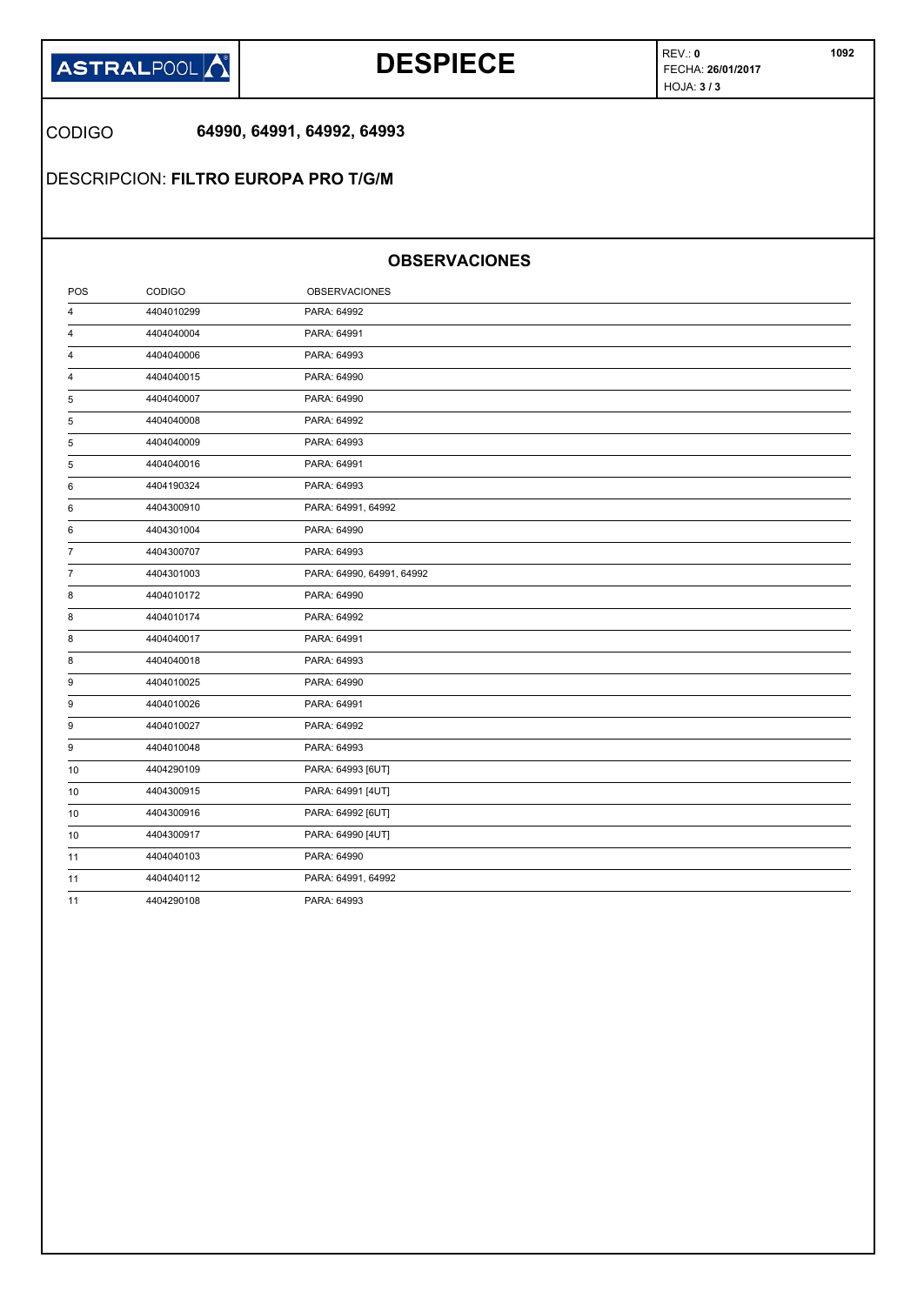

| <b>POS</b> | CODE           | <b>DESCRIPTION</b>               | <b>POS</b> | <b>CODE</b>       | <b>DESCRIPTION</b>                  |
|------------|----------------|----------------------------------|------------|-------------------|-------------------------------------|
|            | 4404040001     | <b>ICOUVERCLE FILTRE + JOINT</b> |            | *4404301003       | <b>PURGE AIR + TUBE L=670</b>       |
| 2          | 4404040002     | JOINT TORIQUE COUVERCLE          |            | *4404300707       | TUBE RIGIDE L-845                   |
|            | 4404180404     | <b>MANOMETRE COMPLET</b>         | 8          | *4404010172       | <b>IENSEMBLE COLLECTEUR D. 500</b>  |
|            | 4 * 4404040015 | SOCLE FILTRE D. 500              |            | 8 * 4404040017    | ENSEMBLE COLLECTEUR D. 600          |
|            | *4404040004    | SOCLE FILTRE D. 600              |            | *4404010174       | <b>ENSEMBLE COLLECTEUR D. 750</b>   |
|            | 4 * 4404010299 | <b>SOCLE FILTRE 33</b>           |            | 8 * 4404040018    | <b>ENSEMBLE COLLECTEUR D. 900</b>   |
|            | *4404040006    | SOCLE FILTRE D. 900              |            | * 4404010025      | ENSEMBLE BRAS DE REPARTITEUR D. 400 |
|            | 5 * 4404040007 | ENSEMBLE DIFFUSEUR D. 500        |            | *4404010026       | ENSEMBLE BRAS DE REPARTITEUR D. 500 |
|            | 5 * 4404040016 | <b>ENSEMBLE DIFFUSEUR D. 600</b> |            | * 4404010027      | ENSEMBLE BRAS DE REPARTITEUR D. 650 |
|            | 5 * 4404040008 | <b>ENSEMBLE DIFFUSEUR D. 750</b> | 9          | *4404010048       | ENSEMBLE BRAS DE REPARTITEUR D. 750 |
|            | 5 * 4404040009 | <b>ENSEMBLE DIFFUSEUR D. 900</b> |            | 10 * 4404300917   | BRAS DE REPARTITEUR 1" 110 M "      |
|            | 6 * 4404301004 | DIFUSOR CONIQUE SUPÉRIOR D. 50   |            | 10   * 4404300915 | BRAS DE REPARTITEUR 1" 175 M "      |
|            | 6 * 4404300910 | DIFUSOR CONIQUE SUPÉRIOR D. 63   |            | 10   * 4404300916 | IBRAS DE REPARTITEUR  1"  225 M "   |
|            | 6 * 4404190324 | IDIFUSOR CONIQUE SUPÉRIOR D. 75  |            | 10   * 4404290109 | BRAS DE REPARTITEUR 1" 265 M/M "    |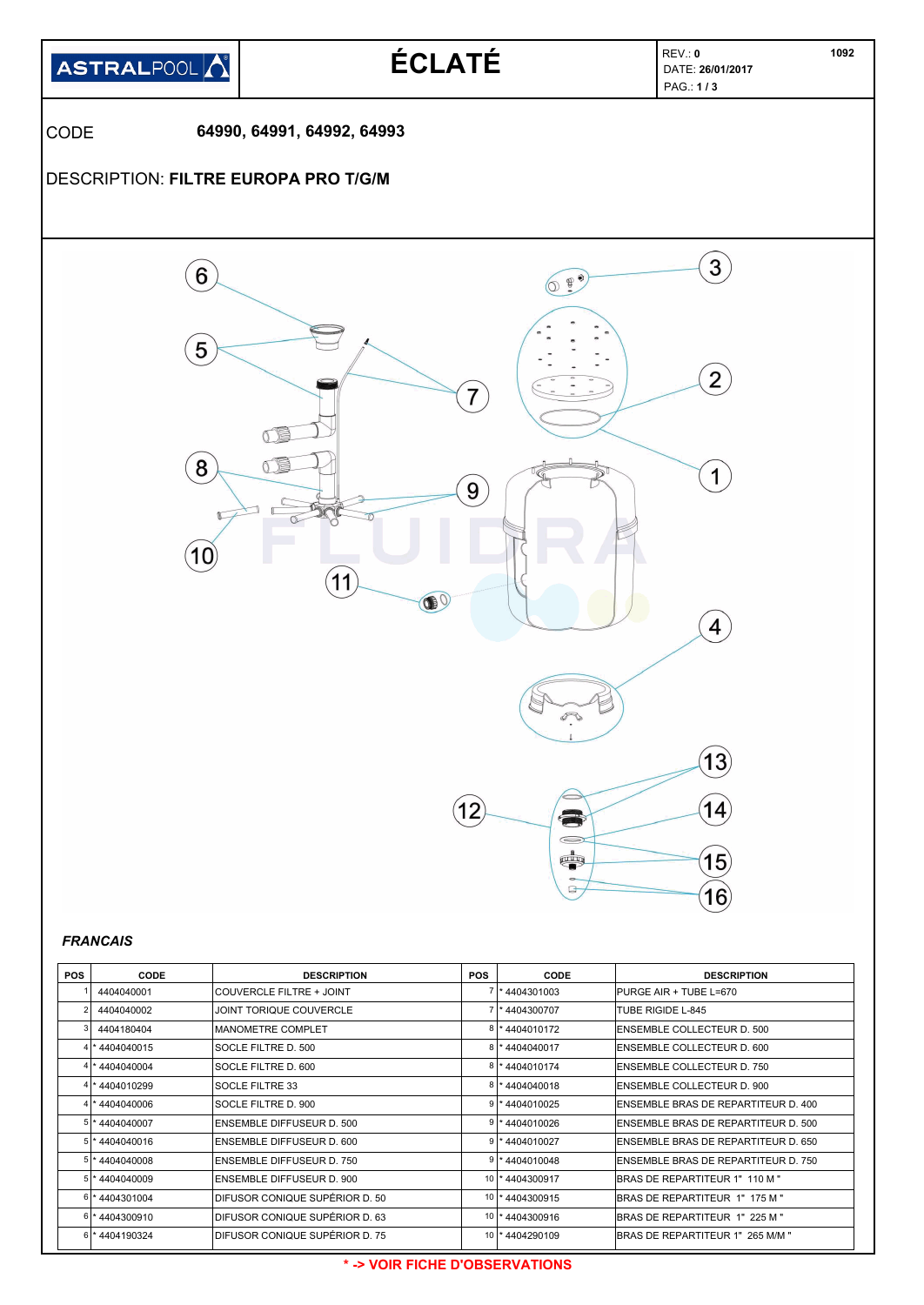

# $ÉCLATÉ$

REV.: **0** PAG.: **2 / 3** 

CODE **64990, 64991, 64992, 64993**

DESCRIPTION: **FILTRE EUROPA PRO T/G/M**

|    | *4404040103     | <b>IRACCORD 1 1/2" + JOINT TORIQU "</b>       |                 | 4404040011 | <b>IBOUCHON PURGE SABLE</b> |
|----|-----------------|-----------------------------------------------|-----------------|------------|-----------------------------|
|    | 11 * 4404040112 | <b>IRACCORD SORTIE 2" + JOINT TORIQU "</b>    |                 | 4404180108 | IJOINT PLAT FILTRE          |
|    | *4404290108     | <b>IRACCOR SORTIE 2 1/2" + JOINT TORIQU "</b> |                 | 4404290106 | IRACCORD DÉCHARGE EXTÉRIEUR |
| 12 | 4404040010      | IDÉCHARGE DE SABLE - EAU                      | 16 <sub>1</sub> | 4404040012 | VANNE DE SÉCURITÉ           |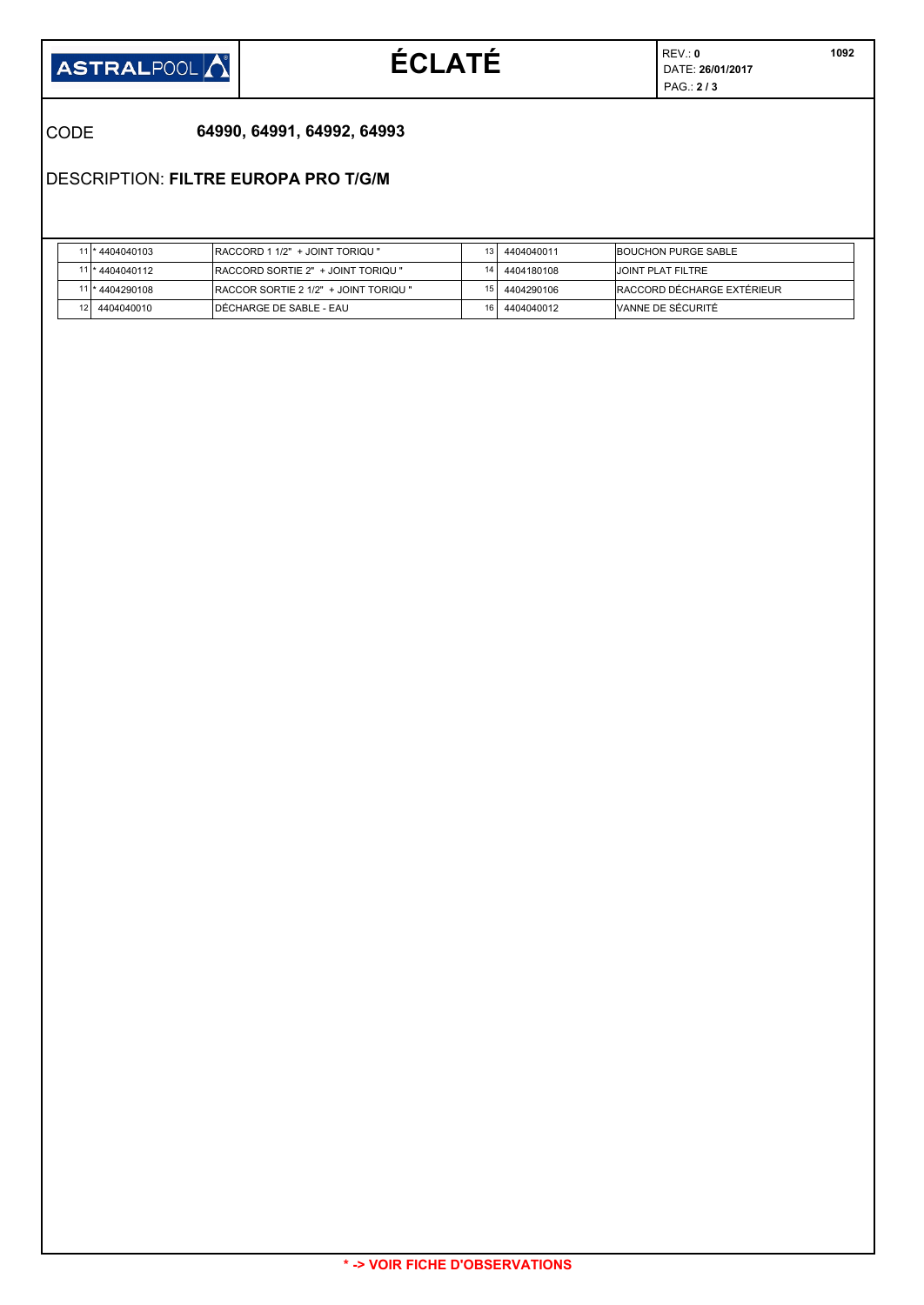

# **ÉCLATÉ DATE DATE**: **26/01/2017**

REV.: **0** PAG.: **3 / 3** 

## CODE **64990, 64991, 64992, 64993**

DESCRIPTION: **FILTRE EUROPA PRO T/G/M**

## **OBSERVATIONS**

| POS            | CODE       | <b>OBSERVATIONS</b>       |
|----------------|------------|---------------------------|
| 4              | 4404010299 | POUR: 64992               |
| 4              | 4404040004 | POUR: 64991               |
| 4              | 4404040006 | POUR: 64993               |
| 4              | 4404040015 | POUR: 64990               |
| 5              | 4404040007 | POUR: 64990               |
| 5              | 4404040008 | POUR: 64992               |
| 5              | 4404040009 | POUR: 64993               |
| 5              | 4404040016 | POUR: 64991               |
| 6              | 4404190324 | POUR: 64993               |
| 6              | 4404300910 | POUR: 64991, 64992        |
| 6              | 4404301004 | POUR: 64990               |
| $\overline{7}$ | 4404300707 | POUR: 64993               |
| $\overline{7}$ | 4404301003 | POUR: 64990, 64991, 64992 |
| 8              | 4404010172 | POUR: 64990               |
| 8              | 4404010174 | POUR: 64992               |
| 8              | 4404040017 | POUR: 64991               |
| 8              | 4404040018 | POUR: 64993               |
| 9              | 4404010025 | POUR: 64990               |
| 9              | 4404010026 | POUR: 64991               |
| 9              | 4404010027 | POUR: 64992               |
| 9              | 4404010048 | POUR: 64993               |
| 10             | 4404290109 | POUR: 64993 [6UT]         |
| 10             | 4404300915 | POUR: 64991 [4UT]         |
| 10             | 4404300916 | POUR: 64992 [6UT]         |
| 10             | 4404300917 | POUR: 64990 [4UT]         |
| 11             | 4404040103 | POUR: 64990               |
| 11             | 4404040112 | POUR: 64991, 64992        |
| 11             | 4404290108 | POUR: 64993               |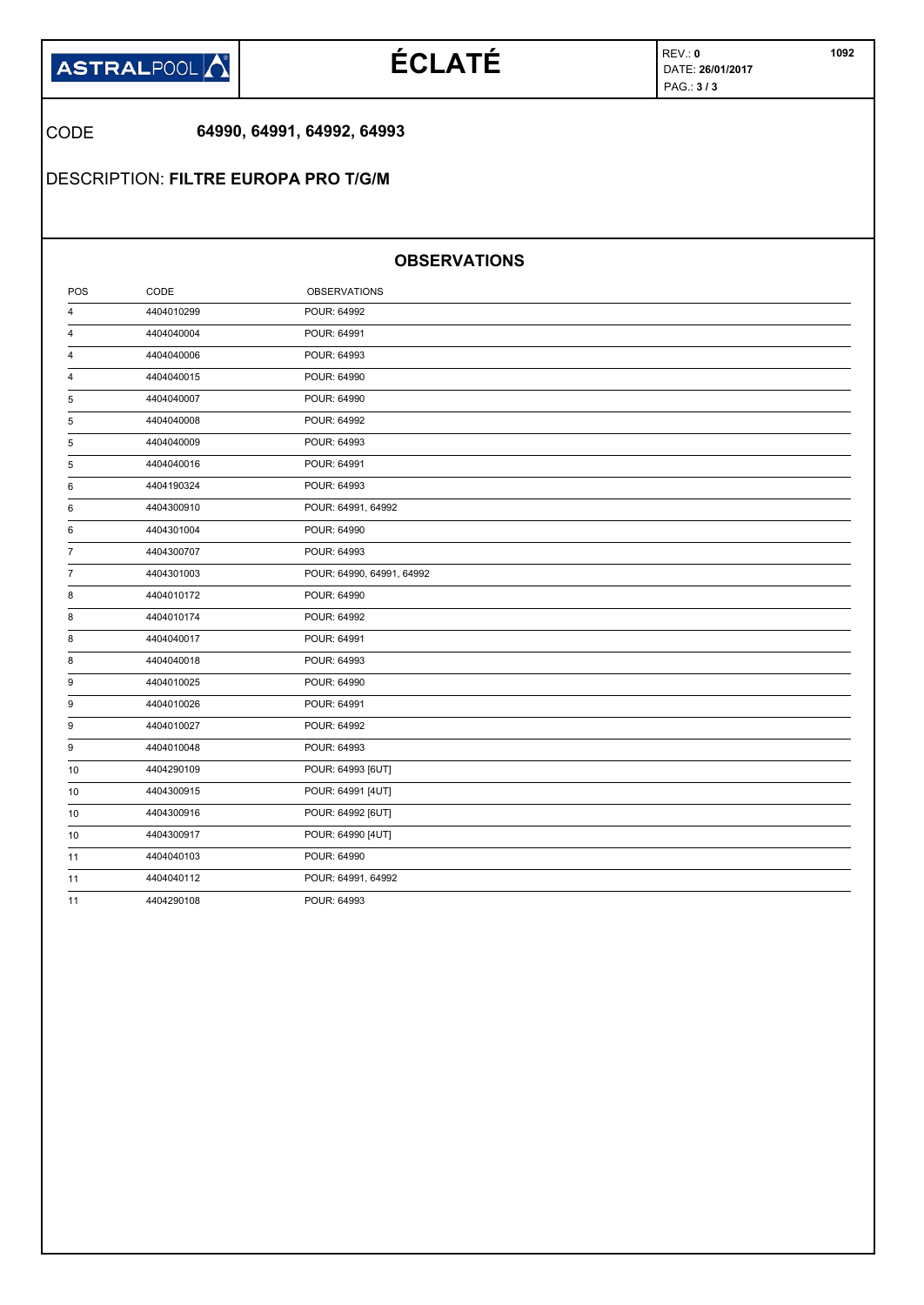

## **PARTS BREAKDOWN**

REV.: **0** SHEET: **1 / 3** 

CODE **64990, 64991, 64992, 64993**

## DESCRIPTION: **EUROPA PRO FILTER T/G/M**



### *ENGLISH*

| <b>POS</b> | <b>CODE</b>    | <b>DESCRIPTION</b>           | <b>POS</b>      | <b>CODE</b>        | <b>DESCRIPTION</b>            |
|------------|----------------|------------------------------|-----------------|--------------------|-------------------------------|
|            | 4404040001     | IFILTER LID + GASKET         |                 | *4404301003        | AIR PURGE + PIPE L=670        |
|            | 4404040002     | LID 'O' RING                 |                 | *4404300707        | RIGID PIPE L-845              |
|            | 4404180404     | COMPLETE PRESSURE GAUGE UNIT |                 | * 4404010172       | MANIFOLD ASSEMBLY D. 500      |
|            | 4404040015     | FILTER BASE D. 500           | 8               | *4404040017        | MANIFOLD ASSEMBLY D. 600      |
|            | 4404040004     | IFILTER BASE D. 600          |                 | *4404010174        | IMANIFOLD ASSEMBLY D. 750     |
|            | 4 * 4404010299 | <b>FILTER BASE 33</b>        |                 | 8 * 4404040018     | MANIFOLD ASSEMBLY D. 900      |
|            | 4404040006 *   | IFILTER BASE D. 900          |                 | 4404010025         | IMANIFOLD ARM ASSEMBLY D. 400 |
|            | 5 * 4404040007 | DIFFUSER ASSEMBLY D. 500     |                 | *4404010026        | MANIFOLD ARM ASSEMBLY D. 500  |
|            | 4404040016     | IDIFFUSER ASSEMBLY D. 600    |                 | 4404010027         | MANIFOLD ARM ASSEMBLY D. 650  |
|            | 5 * 4404040008 | IDIFFUSER ASSEMBLY D. 750    |                 | $9$   * 4404010048 | IMANIFOLD ARM ASSEMBLY D. 750 |
| 5!         | 4404040009     | IDIFFUSER ASSEMBLY D. 900    | 10              | *4404300917        | MANIFOLD ARM 1" 110 M "       |
|            | 6 * 4404301004 | <b>IDIFFUSER CONE D. 50</b>  | 10              | *4404300915        | IMANIFOLD ARM 1" 175 M "      |
|            | 6 * 4404300910 | <b>IDIFFUSER CONE D. 63</b>  | 10 <sup>1</sup> | *4404300916        | IMANIFOLD ARM 1" 225 M "      |
| $61*$      | 4404190324     | IDIFFUSER CONE D. 75         | 10 <sup>1</sup> | *4404290109        | ICOLLECTOR ARM 1" 265 M "     |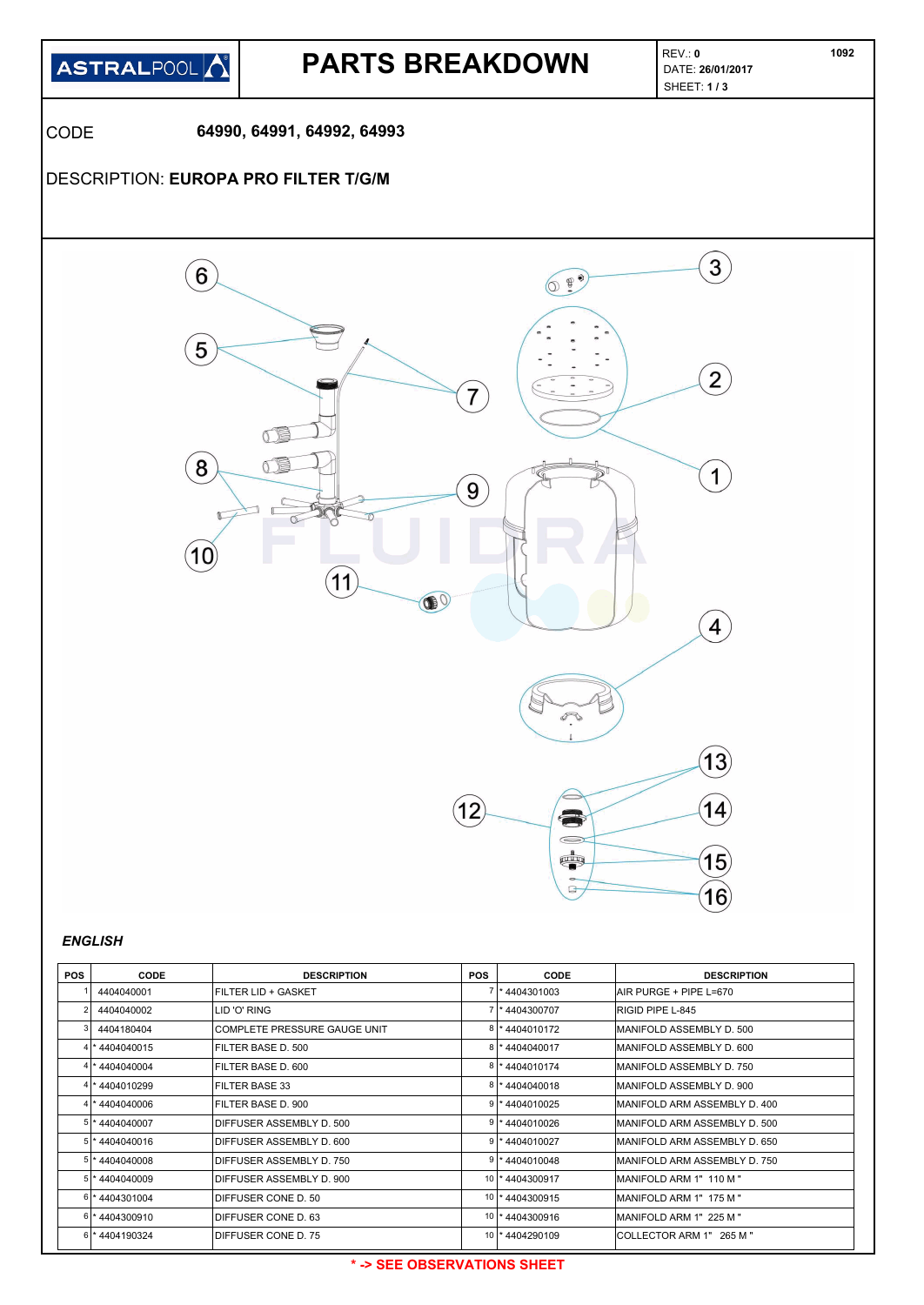

## **PARTS BREAKDOWN DATE: 26/01/2017**

REV.: **0** SHEET: **2 / 3**   **1092**

CODE **64990, 64991, 64992, 64993**

DESCRIPTION: **EUROPA PRO FILTER T/G/M**

| 11 * 4404040103  | $FITTING 1 1/2" + O'RIN"$           | 4404040011 | <b>ISAND DRAINAGE COVER</b>         |
|------------------|-------------------------------------|------------|-------------------------------------|
| 11 * 4404040112  | 2" OUTLET FITTING + O'RIN "         | 4404180108 | <b>FILTER FLAT GASKET</b>           |
| 11 * 4404290108  | <b>OUTLETUNION 2 1/2" + O-RIN "</b> | 4404290106 | <b>ISCREWDISCHARGE PORT EXTEROR</b> |
| 12<br>4404040010 | ISAND - WATER UNLOAD                | 4404040012 | <b>ISAFETY VALVE</b>                |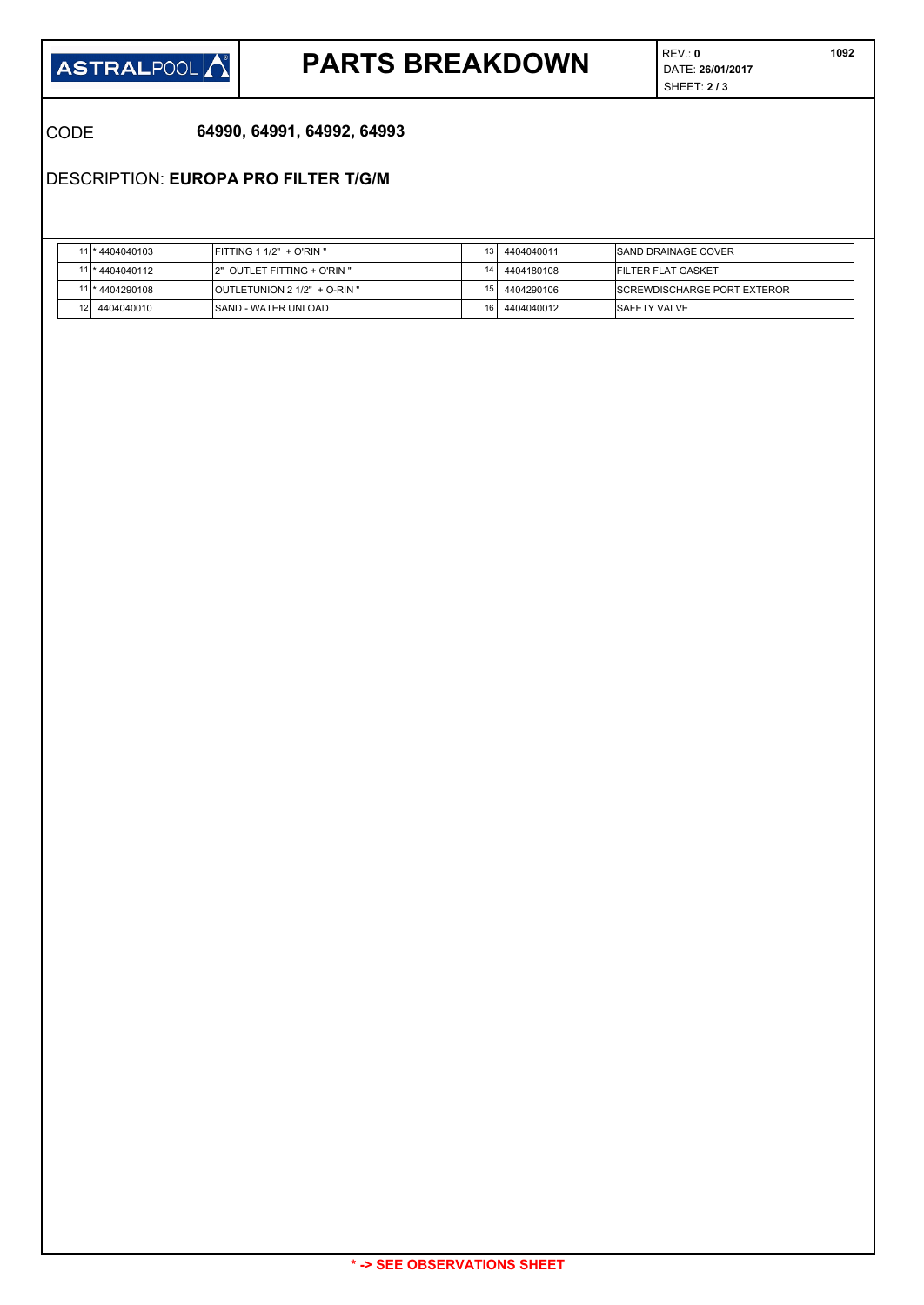

## **PARTS BREAKDOWN DATE: 26/01/2017**

REV.: **0** SHEET: **3 / 3** 

CODE **64990, 64991, 64992, 64993**

DESCRIPTION: **EUROPA PRO FILTER T/G/M**

### **OBSERVATIONS**

| POS            | CODE       | <b>OBSERVATIONS</b>      |  |
|----------------|------------|--------------------------|--|
| 4              | 4404010299 | FOR: 64992               |  |
| 4              | 4404040004 | FOR: 64991               |  |
| 4              | 4404040006 | FOR: 64993               |  |
| 4              | 4404040015 | FOR: 64990               |  |
| 5              | 4404040007 | FOR: 64990               |  |
| 5              | 4404040008 | FOR: 64992               |  |
| 5              | 4404040009 | FOR: 64993               |  |
| 5              | 4404040016 | FOR: 64991               |  |
| 6              | 4404190324 | FOR: 64993               |  |
| 6              | 4404300910 | FOR: 64991, 64992        |  |
| 6              | 4404301004 | FOR: 64990               |  |
| $\overline{7}$ | 4404300707 | FOR: 64993               |  |
| $\overline{7}$ | 4404301003 | FOR: 64990, 64991, 64992 |  |
| 8              | 4404010172 | FOR: 64990               |  |
| 8              | 4404010174 | FOR: 64992               |  |
| 8              | 4404040017 | FOR: 64991               |  |
| 8              | 4404040018 | FOR: 64993               |  |
| 9              | 4404010025 | FOR: 64990               |  |
| 9              | 4404010026 | FOR: 64991               |  |
| 9              | 4404010027 | FOR: 64992               |  |
| 9              | 4404010048 | FOR: 64993               |  |
| 10             | 4404290109 | FOR: 64993 [6UT]         |  |
| 10             | 4404300915 | FOR: 64991 [4UT]         |  |
| 10             | 4404300916 | FOR: 64992 [6UT]         |  |
| 10             | 4404300917 | FOR: 64990 [4UT]         |  |
| 11             | 4404040103 | FOR: 64990               |  |
| 11             | 4404040112 | FOR: 64991, 64992        |  |
| 11             | 4404290108 | FOR: 64993               |  |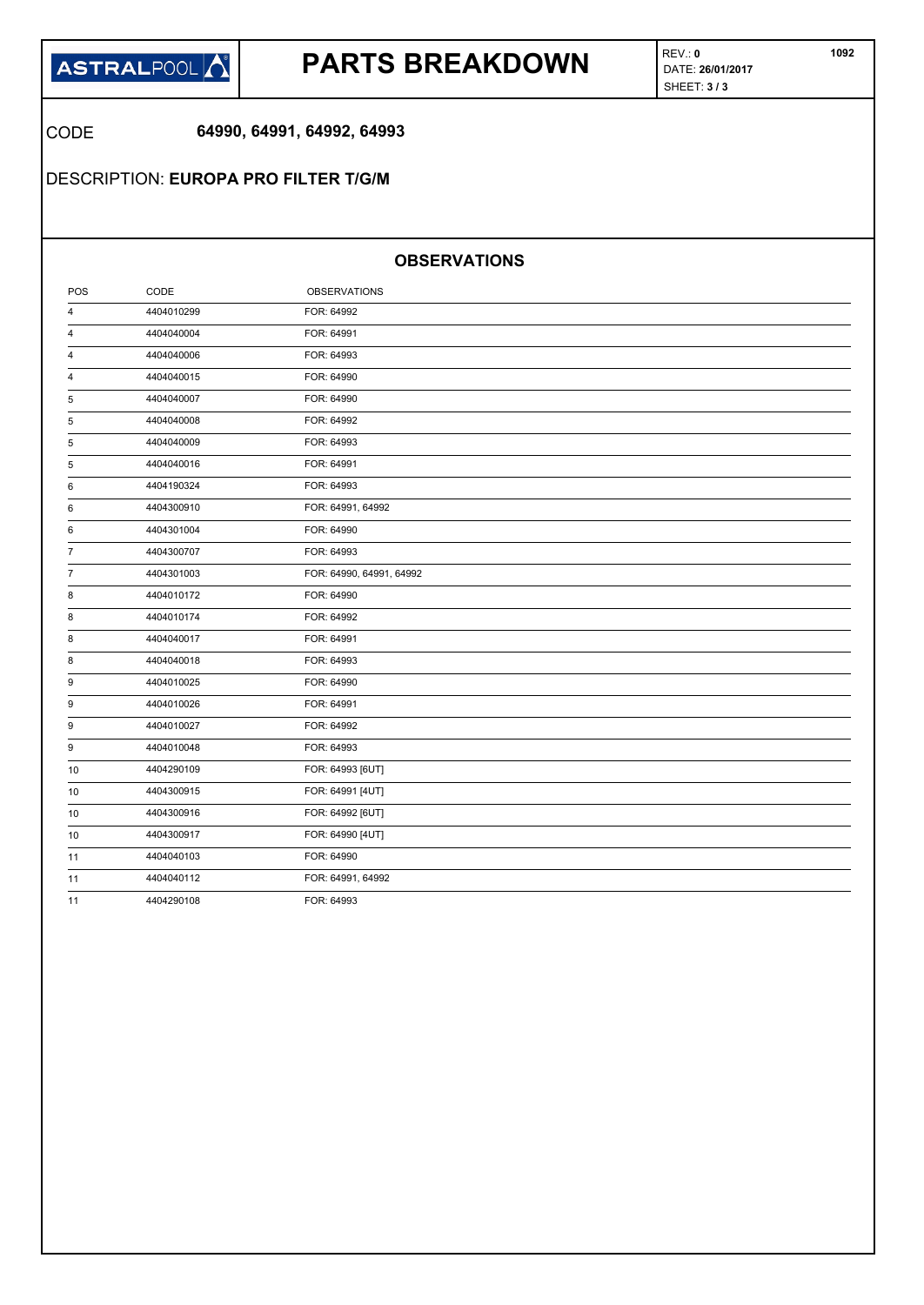

| <b>POS</b> | <b>CODICE</b>  | <b>DESCRIZIONE</b>              | <b>POS</b>      | <b>CODICE</b>   | <b>DESCRIZIONE</b>                   |
|------------|----------------|---------------------------------|-----------------|-----------------|--------------------------------------|
|            | 4404040001     | ICOPERCHIO FILTRO + GUARNIZIONE |                 | *4404301003     | ISPURGO ARIA + TUBO L=670            |
|            | 4404040002     | IO-RING COPERCHIO               |                 | 7  * 4404300707 | <b>TUBO RIGIDO L-845</b>             |
|            | 4404180404     | MANOMETRO COMPLETO              |                 | * 4404010172    | IKIT COLLETTORE D. 500               |
|            | * 4404040015   | IBASE FILTRO D. 500             |                 | 8 * 4404040017  | IKIT COLLETTORE D. 600               |
|            | * 4404040004   | <b>BASE FILTRO D. 600</b>       |                 | *4404010174     | IKIT COLLETTORE D. 750               |
|            | * 4404010299   | <b>BASE FILTRO 33</b>           |                 | *4404040018     | KIT COLLETTORE D. 900                |
|            | *4404040006    | <b>BASE FILTRO D. 900</b>       |                 | * 4404010025    | GRUPPO CANDELOTTO COLLECTORE D. 400  |
|            | 4404040007     | RACCORDO DIFFUSORE D. 500       |                 | *4404010026     | GRUPPO CANDELOTTO COLLECTORE D. 500  |
|            | 4404040016     | IRACCORDO DIFFUSORE D. 600      |                 | 4404010027      | GRUPPO CANDELOTTO COLLECTORE D. 650  |
| 51         | 4404040008     | RACCORDO DIFFUSORE D. 750       | 9               | *4404010048     | IGRUPPO CANDELOTTO COLLECTORE D. 750 |
|            | 4404040009     | IRACCORDO DIFFUSORE D. 900      | 10              | *4404300917     | CANDELOTTO COLLECTORE 1" 110 M "     |
| 61         | *4404301004    | ICONO DIFFUSORE D. 50           | 10 <sup>1</sup> | *4404300915     | CANDELOTTO COLLECTORE 1" 175 M "     |
|            | 6 * 4404300910 | ICONO DIFFUSORE D. 63           | 10              | *4404300916     | CANDELOTTO COLLECTORE 1" 225 M "     |
|            | 6 * 4404190324 | ICONO DIFFUSORE D. 75           |                 | 10 * 4404290109 | CANDELOTTO 1" 265 M/M "              |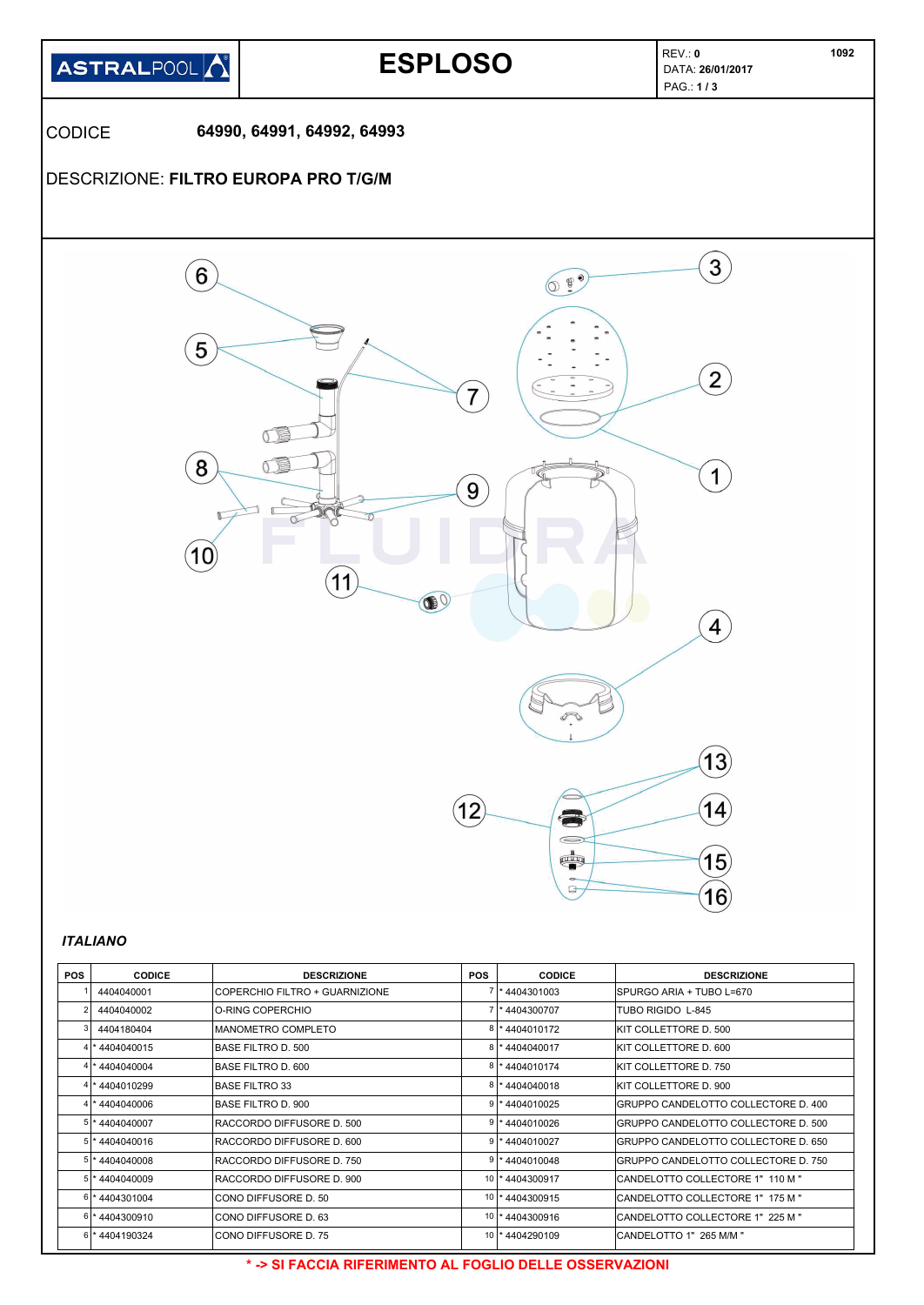

# **ESPLOSO DATA: 26/01/2017**

REV.: **0** PAG.: **2 / 3** 

### CODICE **64990, 64991, 64992, 64993**

DESCRIZIONE: **FILTRO EUROPA PRO T/G/M**

| 11 * 4404040103 | $IRACCORDO 1 1/2" + O-RIN"$       | 4404040011 | <b>ICOPERCHIO SVUOTAMENTO SABBIA</b> |
|-----------------|-----------------------------------|------------|--------------------------------------|
| 11 * 4404040112 | IRACCORDO USCITA 2' + O-RING      | 4404180108 | <b>IGUARNIZIONE PIANA FILTRO</b>     |
| 11 * 4404290108 | IRACCORDO USCITA 2 1/2" + O-RIN " | 4404290106 | IGHIERA SCARICO ESTERNA              |
| 4404040010      | ISCARICA SABBIA - ACQUA           | 4404040012 | IVALVOLA DI SICUREZZA                |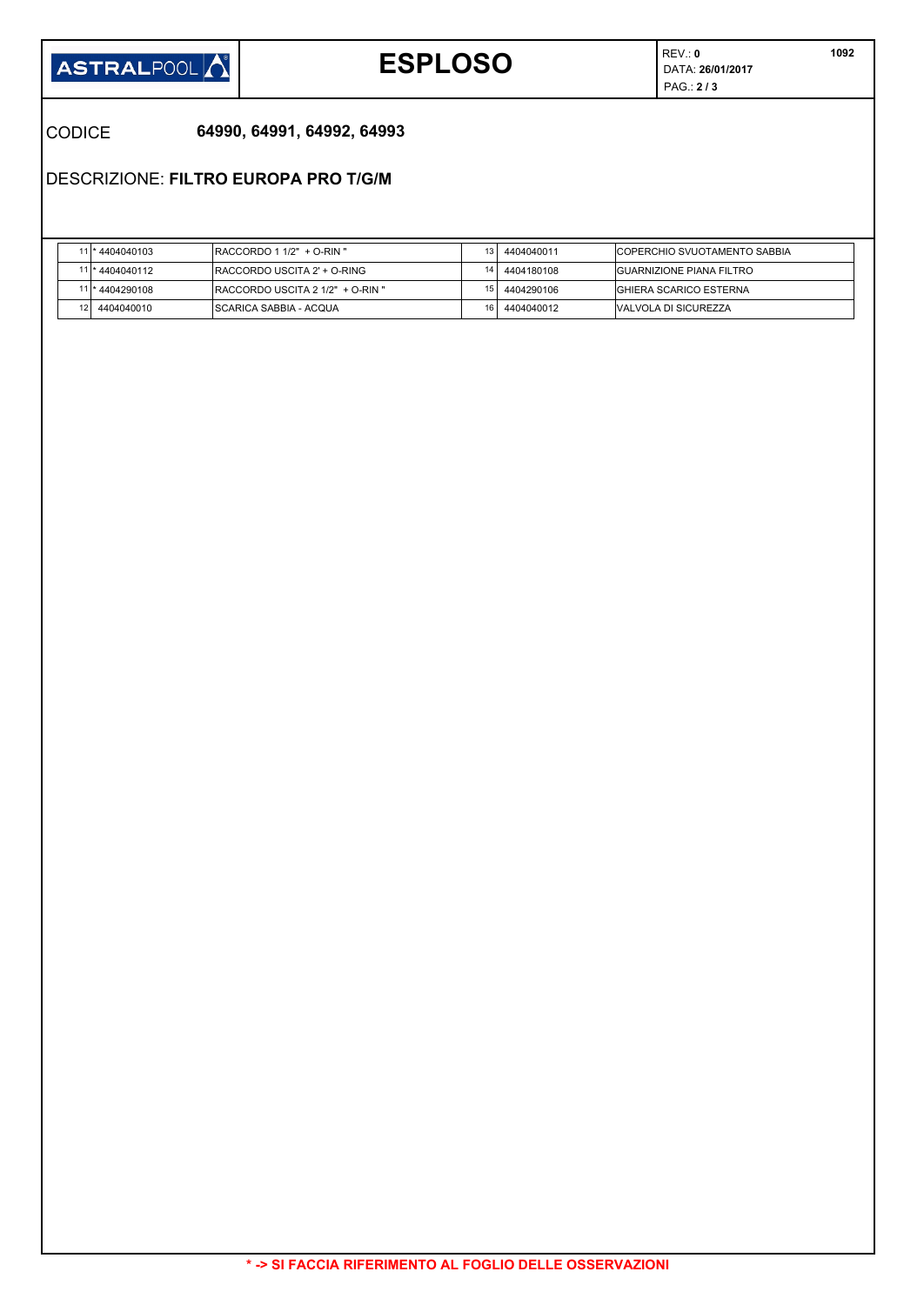

## **ESPLOSO DATA: 26/01/2017**

REV.: **0** PAG.: **3 / 3** 

CODICE **64990, 64991, 64992, 64993**

DESCRIZIONE: **FILTRO EUROPA PRO T/G/M**

### **OSSERVAZIONI**

| POS            | CODICE     | <b>OSSERVAZIONI</b>      |  |
|----------------|------------|--------------------------|--|
| 4              | 4404010299 | PER: 64992               |  |
| 4              | 4404040004 | PER: 64991               |  |
| 4              | 4404040006 | PER: 64993               |  |
| 4              | 4404040015 | PER: 64990               |  |
| 5              | 4404040007 | PER: 64990               |  |
| 5              | 4404040008 | PER: 64992               |  |
| 5              | 4404040009 | PER: 64993               |  |
| 5              | 4404040016 | PER: 64991               |  |
| 6              | 4404190324 | PER: 64993               |  |
| 6              | 4404300910 | PER: 64991, 64992        |  |
| 6              | 4404301004 | PER: 64990               |  |
| $\overline{7}$ | 4404300707 | PER: 64993               |  |
| 7              | 4404301003 | PER: 64990, 64991, 64992 |  |
| 8              | 4404010172 | PER: 64990               |  |
| 8              | 4404010174 | PER: 64992               |  |
| 8              | 4404040017 | PER: 64991               |  |
| 8              | 4404040018 | PER: 64993               |  |
| 9              | 4404010025 | PER: 64990               |  |
| 9              | 4404010026 | PER: 64991               |  |
| 9              | 4404010027 | PER: 64992               |  |
| 9              | 4404010048 | PER: 64993               |  |
| 10             | 4404290109 | PER: 64993 [6UT]         |  |
| 10             | 4404300915 | PER: 64991 [4UT]         |  |
| 10             | 4404300916 | PER: 64992 [6UT]         |  |
| 10             | 4404300917 | PER: 64990 [4UT]         |  |
| 11             | 4404040103 | PER: 64990               |  |
| 11             | 4404040112 | PER: 64991, 64992        |  |
| 11             | 4404290108 | PER: 64993               |  |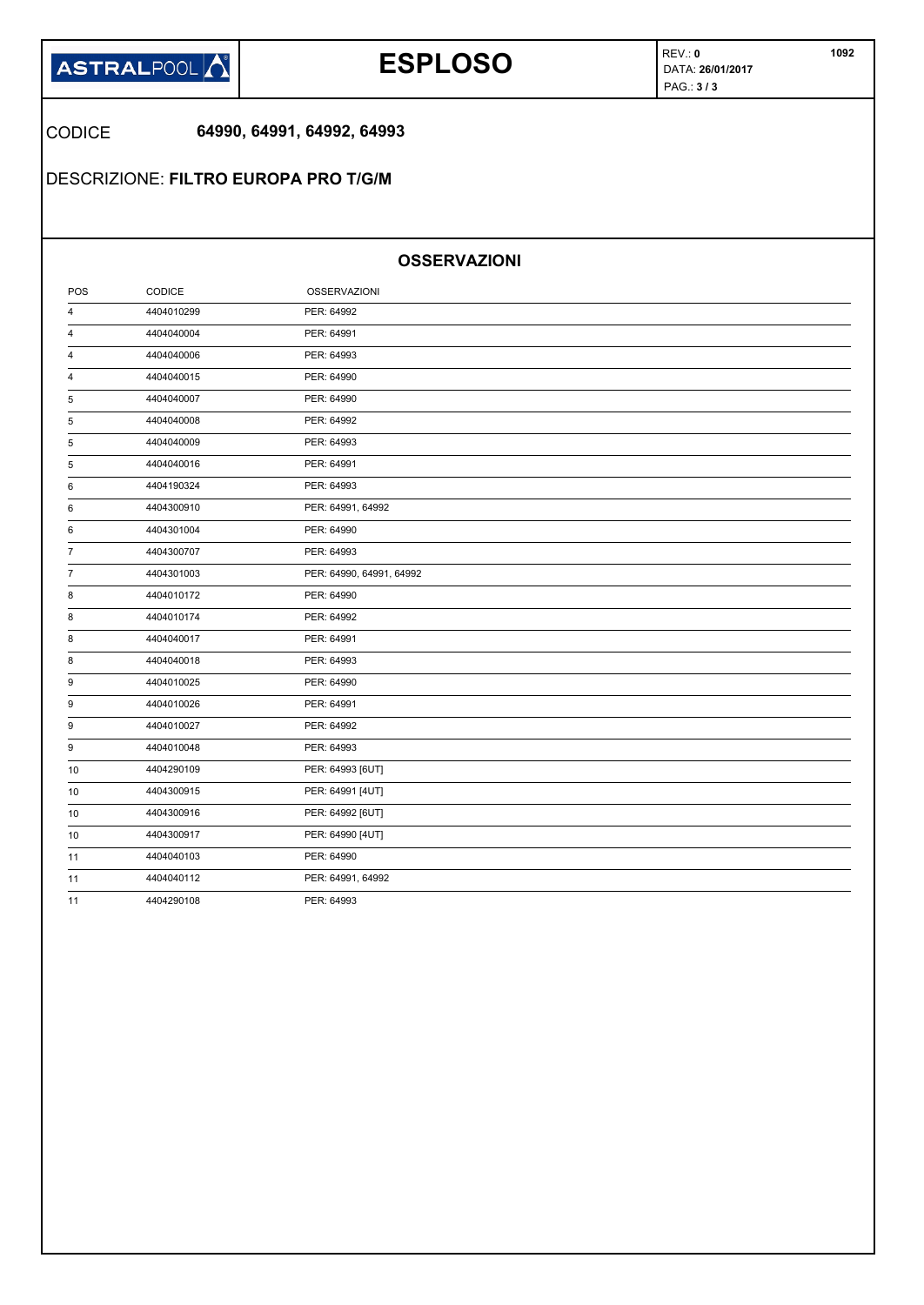

| <b>POS</b>     | CODE           | <b>BESCHREIBURG</b>          | <b>POS</b> | <b>CODE</b>        | <b>BESCHREIBURG</b>                        |
|----------------|----------------|------------------------------|------------|--------------------|--------------------------------------------|
|                | 4404040001     | FILTERDECKEL UND DICHTUNG    |            | 7 * 4404301003     | ENTLÜFTUNG UND ROHR L=670                  |
|                | 4404040002     | IO-RING ABDECKUNG            |            | 7 * 4404300707     | <b>IROHR HART L - 845</b>                  |
|                | 4404180404     | IMANOMETER KOMPLETT          |            | *4404010172        | ISAMMELROHRSET D. 500                      |
| 4              | *4404040015    | FILTERFUSS D. 500            |            | $8$   * 4404040017 | SAMMELROHRSET D. 600                       |
|                | * 4404040004   | IFILTERFUSS D. 600           |            | 8 * 4404010174     | ISAMMELROHRSET D. 750                      |
|                | * 4404010299   | <b>FILTERFUSS 33</b>         |            | 8 * 4404040018     | SAMMELROHRSET D. 900                       |
|                | *4404040006    | FILTERFUSS D. 900            |            | $9$  * 4404010025  | <b>ISET FILTERSTERN-SCHLITZROHR D. 400</b> |
| 5 <sup>1</sup> | *4404040007    | ISET WASSERVERTEILER D. 500  |            | $9$   * 4404010026 | ISET FILTERSTERN-SCHLITZROHR D. 500        |
|                | * 4404040016   | SET WASSERVERTEILER D. 600   |            | *4404010027        | ISET FILTERSTERN-SCHLITZROHR D. 650        |
|                | 5 * 4404040008 | SET WASSERVERTEILER D. 750   |            | $9$   * 4404010048 | ISET FILTERSTERN-SCHLITZROHR D. 750        |
|                | 5 * 4404040009 | SET WASSERVERTEILER D. 900   |            | 10 * 4404300917    | FILTERSTERN-SCHLITZROHR 1" 110 M "         |
|                | 6 * 4404301004 | KEGEL WASSERVERTEILER D. 50  |            | 10   * 4404300915  | FILTERSTERN-SCHLITZROHR 1" 175 M "         |
| 61             | *4404300910    | IKEGEL WASSERVERTEILER D. 63 |            | 10   * 4404300916  | IFILTERSTERN-SCHLITZROHR 1" 225 M "        |
|                | 6 * 4404190324 | IKEGEL WASSERVERTEILER D. 75 |            | 10   * 4404290109  | IFILTERSTERN-SCHLITZROHR 1" 265 M "        |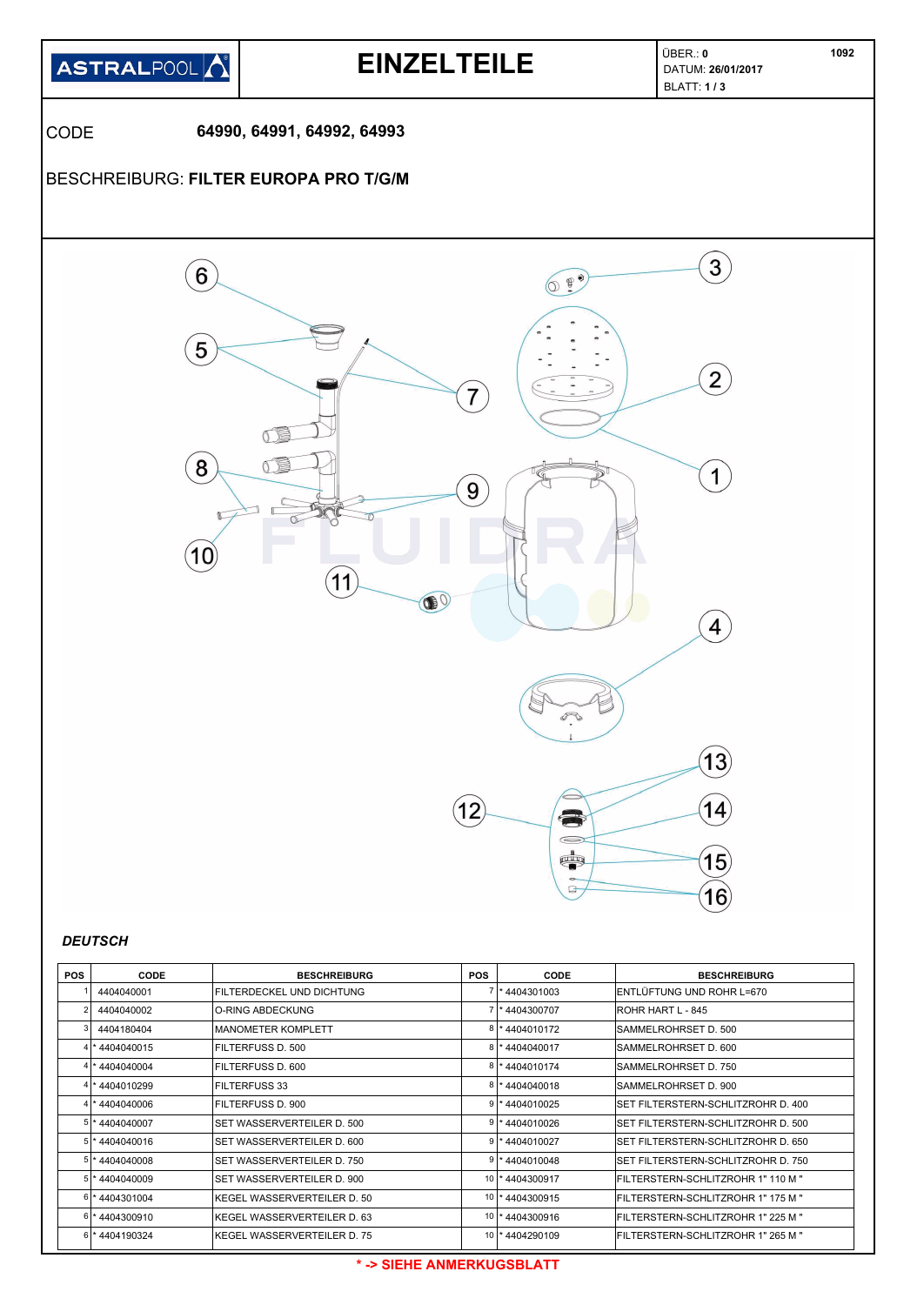![](_page_13_Picture_0.jpeg)

## **EINZELTEILE** DATUM: **26/01/2017**

ÜBER.: **0** BLATT: **2 / 3** 

CODE **64990, 64991, 64992, 64993**

## BESCHREIBURG: **FILTER EUROPA PRO T/G/M**

|     | 11 * 4404040103 | GEWINDESTÜCK 1 1/2" UND O-RIN "         | 4404040011 | IABDECKUNG SANDAUSLASS        |
|-----|-----------------|-----------------------------------------|------------|-------------------------------|
|     | 11 * 4404040112 | IGEWINDESTÜCK AUSGANG 2" UND O-RIN "    | 4404180108 | <b>IFLACHDICHTUNG FILTER</b>  |
|     | 11 * 4404290108 | SEWINDESTÜCK AUSGANG 2 1/2" UND O-RIN " | 4404290106 | <b>IMUTTER AUSLASS AUSSEN</b> |
| 121 | 4404040010      | ISANDAUSLASS - ABLASS                   | 4404040012 | <b>ISICHERHEITSVENTIL</b>     |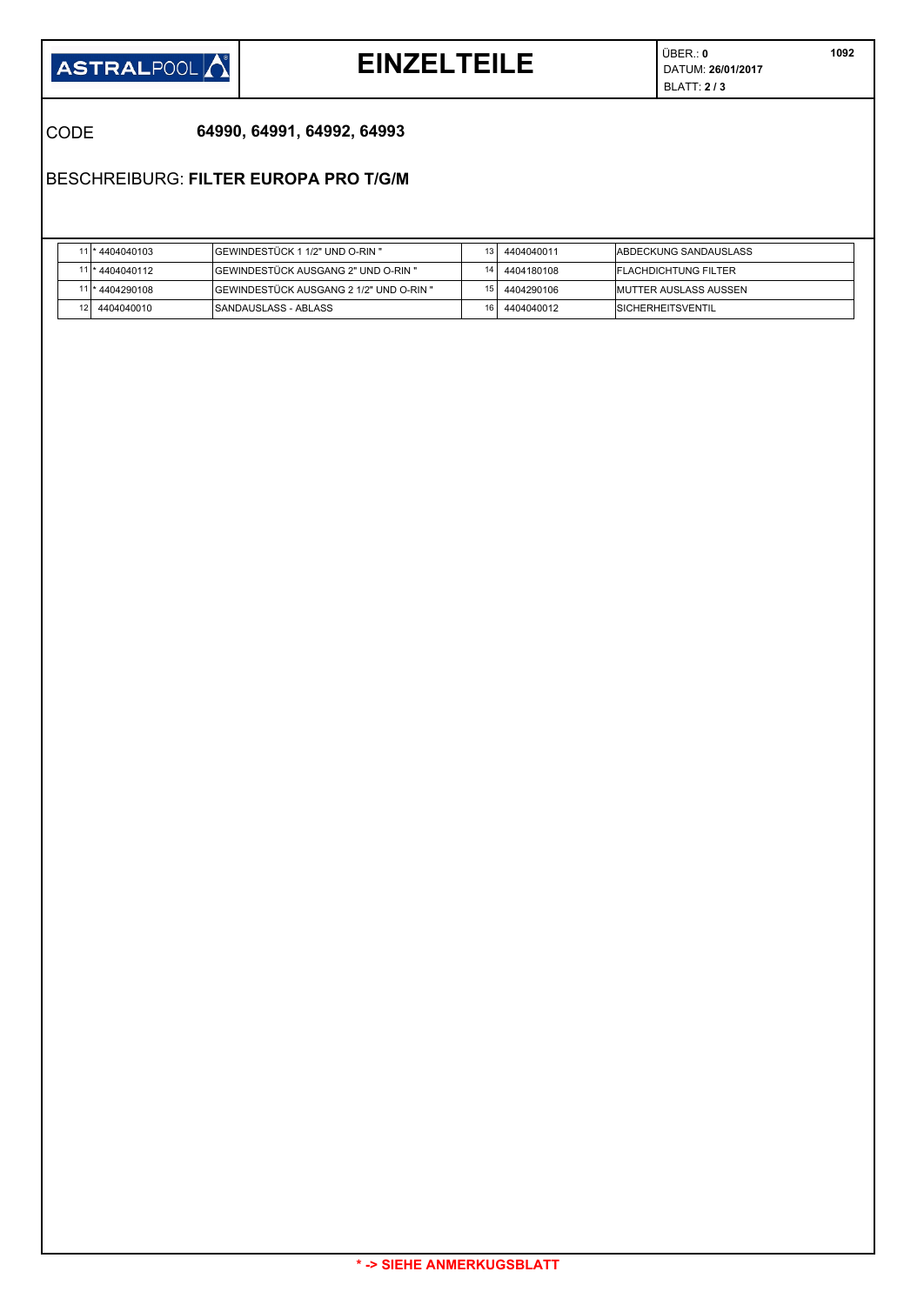![](_page_14_Picture_0.jpeg)

## **EINZELTEILE** DATUM: **26/01/2017**

ÜBER.: **0** BLATT: **3 / 3** 

## CODE **64990, 64991, 64992, 64993**

## BESCHREIBURG: **FILTER EUROPA PRO T/G/M**

### **HINWEISE**

| POS            | CODE       | <b>HINWEISE</b>          |  |
|----------------|------------|--------------------------|--|
| 4              | 4404010299 | FÜR: 64992               |  |
| 4              | 4404040004 | FÜR: 64991               |  |
| 4              | 4404040006 | FÜR: 64993               |  |
| 4              | 4404040015 | FÜR: 64990               |  |
| 5              | 4404040007 | FÜR: 64990               |  |
| 5              | 4404040008 | FÜR: 64992               |  |
| 5              | 4404040009 | FÜR: 64993               |  |
| 5              | 4404040016 | FÜR: 64991               |  |
| 6              | 4404190324 | FÜR: 64993               |  |
| 6              | 4404300910 | FÜR: 64991, 64992        |  |
| 6              | 4404301004 | FÜR: 64990               |  |
| $\overline{7}$ | 4404300707 | FÜR: 64993               |  |
| $\overline{7}$ | 4404301003 | FÜR: 64990, 64991, 64992 |  |
| 8              | 4404010172 | FÜR: 64990               |  |
| 8              | 4404010174 | FÜR: 64992               |  |
| 8              | 4404040017 | FÜR: 64991               |  |
| 8              | 4404040018 | FÜR: 64993               |  |
| 9              | 4404010025 | FÜR: 64990               |  |
| 9              | 4404010026 | FÜR: 64991               |  |
| 9              | 4404010027 | FÜR: 64992               |  |
| 9              | 4404010048 | FÜR: 64993               |  |
| 10             | 4404290109 | FÜR: 64993 [6UT]         |  |
| 10             | 4404300915 | FÜR: 64991 [4UT]         |  |
| 10             | 4404300916 | FÜR: 64992 [6UT]         |  |
| 10             | 4404300917 | FÜR: 64990 [4UT]         |  |
| 11             | 4404040103 | FÜR: 64990               |  |
| 11             | 4404040112 | FÜR: 64991, 64992        |  |
| 11             | 4404290108 | FÜR: 64993               |  |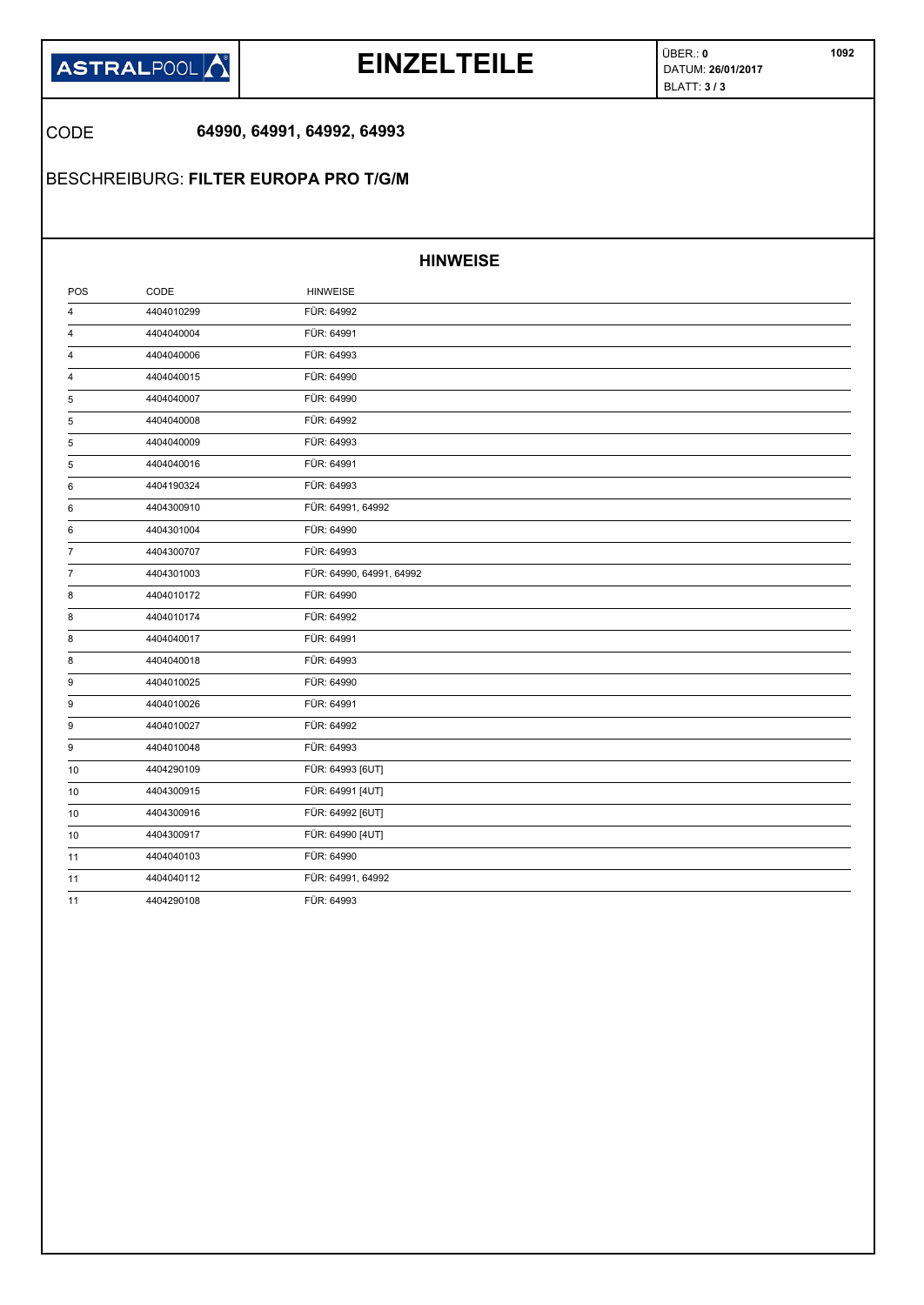![](_page_15_Figure_0.jpeg)

| <b>PORTUGUES</b> |  |
|------------------|--|
|------------------|--|

| <b>POS</b>     | <b>CODIGO</b>  | <b>DESCRICÃO</b>     | <b>POS</b> | <b>CODIGO</b>     | <b>DESCRICÃO</b>            |
|----------------|----------------|----------------------|------------|-------------------|-----------------------------|
|                | 4404040001     | TAMPA FILTRO + JUNTA |            | 7 * 4404301003    | PURGA AR + TUBO L=670       |
| $\overline{2}$ | 4404040002     | JUNTA TÓRICA TAMPA   |            | 7 * 4404300707    | lTUBO RÍGIDO L-845          |
|                | 4404180404     | MANÓMETRO COMPLETO   |            | 8 * 4404010172    | ICJTO. COLECTOR D. 500      |
|                | 4 * 4404040015 | PÉ FILTRO D. 500     |            | 8 * 4404040017    | ICJTO. COLECTOR D. 600      |
|                | 4 * 4404040004 | PÉ FILTRO D. 600     |            | 8 * 4404010174    | ICJTO. COLECTOR D. 750      |
|                | 4 * 4404010299 | PÉ FILTRO 33         |            | 8 * 4404040018    | ICJTO. COLECTOR D. 900      |
|                | 4 * 4404040006 | PÉ FILTRO D. 900     |            | $9$  * 4404010025 | CJTO. BRAÇO COLECTOR D. 400 |
|                | 5 * 4404040007 | CJTO, DIFUSOR D. 500 |            | $9$ * 4404010026  | CJTO. BRAÇO COLECTOR D. 500 |
|                | 5 * 4404040016 | CJTO, DIFUSOR D. 600 |            | 9 * 4404010027    | CJTO. BRAÇO COLECTOR D.650  |
|                | 5 * 4404040008 | CJTO, DIFUSOR D. 750 |            | 9 * 4404010048    | CJTO. BRACO COLECTOR D. 750 |
|                | 5 * 4404040009 | CJTO, DIFUSOR D. 900 |            | 10 * 4404300917   | BRACO COLECTOR 1" 110 M "   |
|                | 6 * 4404301004 | CONO DIFUSOR D. 50   |            | 10   * 4404300915 | BRACO COLECTOR 1" 175 M "   |
|                | 6 * 4404300910 | CONO DIFUSOR D. 63   |            | 10   * 4404300916 | BRACO COLECTOR 1" 225 M "   |
|                | 6 * 4404190324 | CONO DIFUSOR D. 75   |            | 10   * 4404290109 | BRACO COLECTOR 1" 265 M/M " |

### **\* -> VEJA A FICHA DE OBSERVAÇÕES**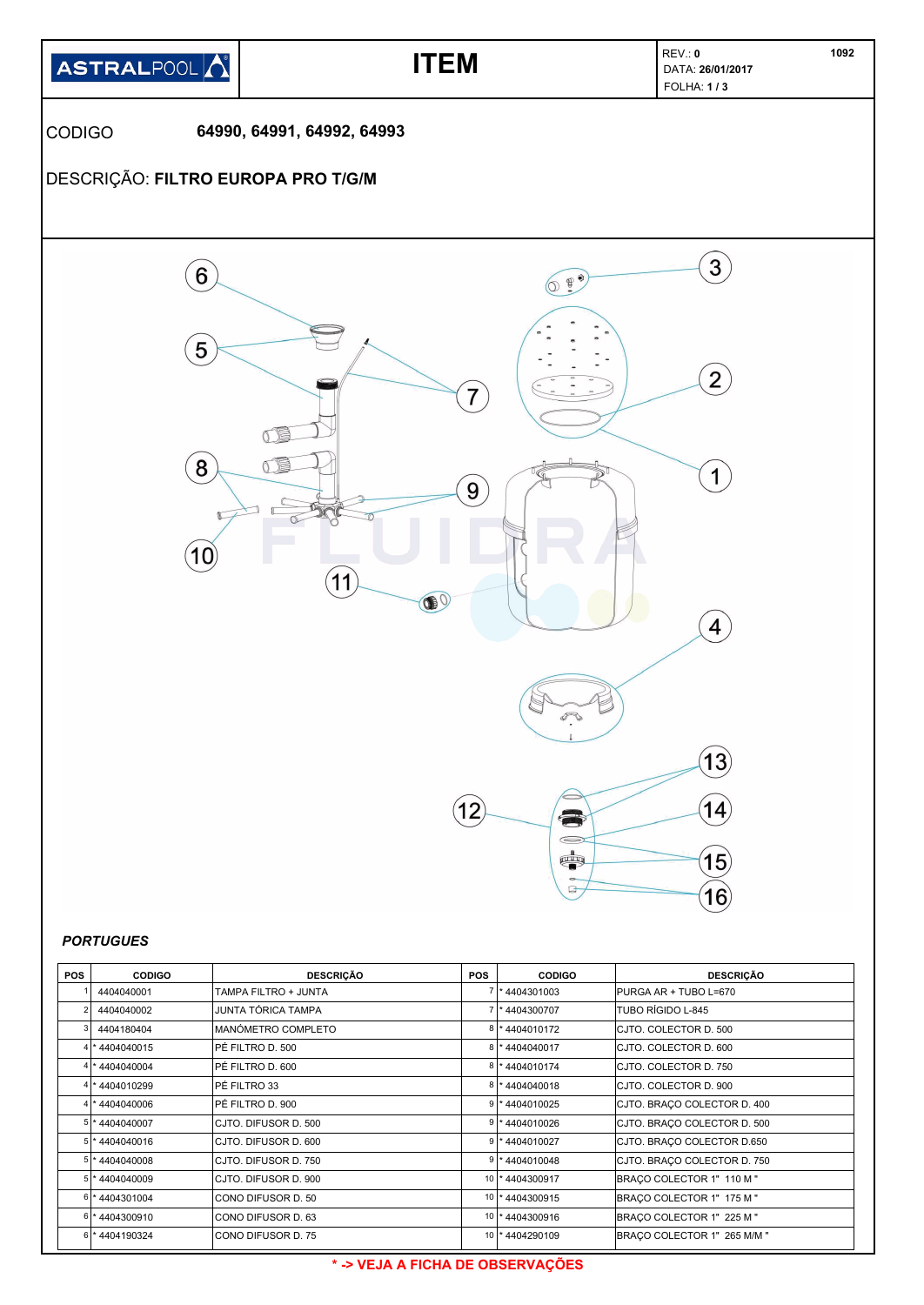![](_page_16_Picture_0.jpeg)

REV.: **0 ITEM**  $\begin{array}{c} \mathsf{REV}: 0 \\ \mathsf{DATA}: 26/01/2017 \end{array}$ FOLHA: **2 / 3** 

### CODIGO **64990, 64991, 64992, 64993**

DESCRIÇÃO: **FILTRO EUROPA PRO T/G/M**

|    | *4404040103     | IRACORD 1 1/2" JUNTA TORIC "            |                 | 4404040011 | ITAMPA ESVAZIAMENTO AREIA      |
|----|-----------------|-----------------------------------------|-----------------|------------|--------------------------------|
|    | 11 * 4404040112 | ACOPLADOR SAIDA 2" + JUNTA TORIC "      |                 | 4404180108 | IJUNTA PLANA FILTRO            |
|    | l* 4404290108   | IRACORD DE SAIDA 2 1/2" + JUNTA TÓRIC " | 15.             | 4404290106 | <b>PORCA DESCARGA EXTERIOR</b> |
| 12 | 4404040010      | IDESCARREGA AREIA - ÁGUA                | 16 <sub>1</sub> | 4404040012 | VALVULA DE SEGURANÇA           |